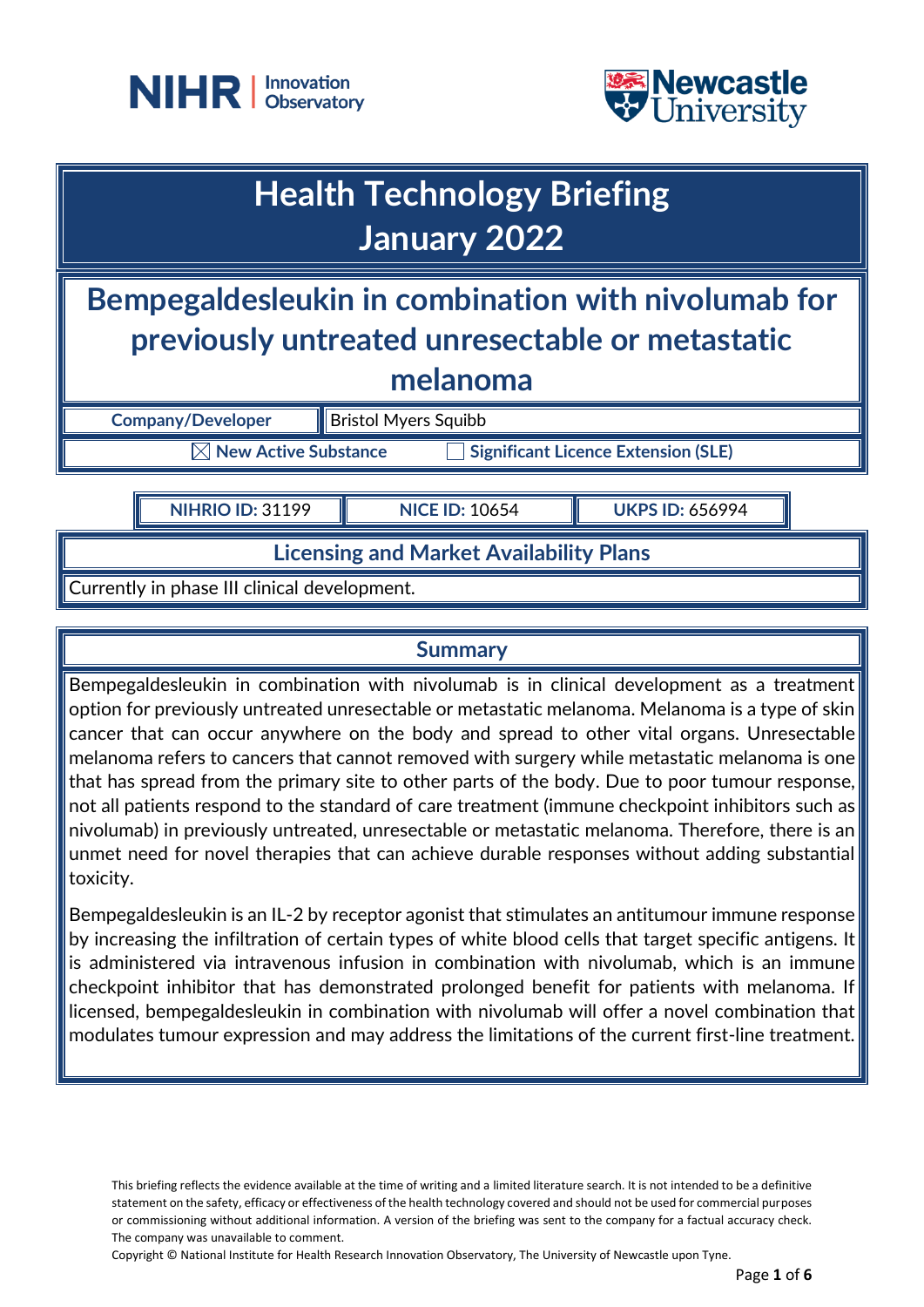



## **Proposed Indication**

Treatment of Previously Untreated Inoperable or Metastatic Melanoma.

## **Technology**

#### **Description**

Bempegaldesleukin (NEKTAR, BEMPEG, NKTR-214) is an IL-2 pathway agonist that provides sustained signalling through the IL-2**βγ** receptor and leverages the clinically validated IL-2 pathway to stimulate an antitumor immune response. $^{1,2}$  Bempegaldesleukin increases the proliferation and infiltration of CD8+ Tcells and natural killer cells into the tumour microenvironment, without expansion of regulatory T-cells. It also increases programmed death-1 (PD-1) expression on lymphocytes in the tumour microenvironment (a marker of CD8+ tumour-reactive T-cells) and PD-ligand 1 (PD-L1) expression on tumour cells. This is beneficial because a low amount of tumour infiltrating lymphocytes, low expression of PD-1 and the presence of partially exhausted CD8<sup>+</sup> T-cells in pretreatment biopsies are associated with poor response to PD-1 pathway blockades for cancer therapy.<sup>2,3</sup>

Bempegaldesleukin in combination with nivolumab is in development as treatment for untreated, unresectable or metastatic melanoma. In a phase III clinical trial (NCT03635983, PIVOT IO 001), bempegaldesleukin 0.006 mg/kg and nivolumab 360mg are administered sequentially via intravenous (IV) infusion every 3 weeks until disease progression or other discontinuation criteria is achieved. $^{1,4}$ 

#### Key Innovation

Immune checkpoint inhibitors (ICIs) such as nivolumab are a standard of care in the first line setting for metastatic melanoma, either as a single agent or in a combination with other therapies. However, not all patients respond to ICIs due to poor tumour response associated with factors such as low density of tumour-infiltrating lymphocytes, low PD-L1 expression, low tumour mutational burden and low interferongamma gene expression. Therefore, there is an unmet need for novel ICI combinations that can achieve durable and deep responses in a break population of patients with metastatic melanoma, without adding substantial toxicity. Combining an ICI (such as nivolumab) with an agent like bempegaldesleukin that modulates the tumour microenvironment may address some of the known limitations of the treatment.<sup>2</sup>

Bempegaldesleukin is a first-in-class, CD122-preferential IL-2 pathway agonist.<sup>1,3</sup> Safety and clinical activity of the combination of bempegaldesleukin plus nivolumab have been evaluated in PIVOT-02 (ClinicalTrials.gov: NCT02983045), a global, multicenter, Phase I/II study in multiple solid tumors [32]. Preliminary clinical data in patients with treatment-naive, metastatic melanoma (n = 38 efficacy-evaluable) in the Phase II dose expansion component of the PIVOT-02 trial (NCT02983045) showed that bempegaldesleukin plus nivolumab produced responses that were durable and deepened over time. The combination was well-tolerated and had a good safety profile. $^1$ 

Regulatory & Development Status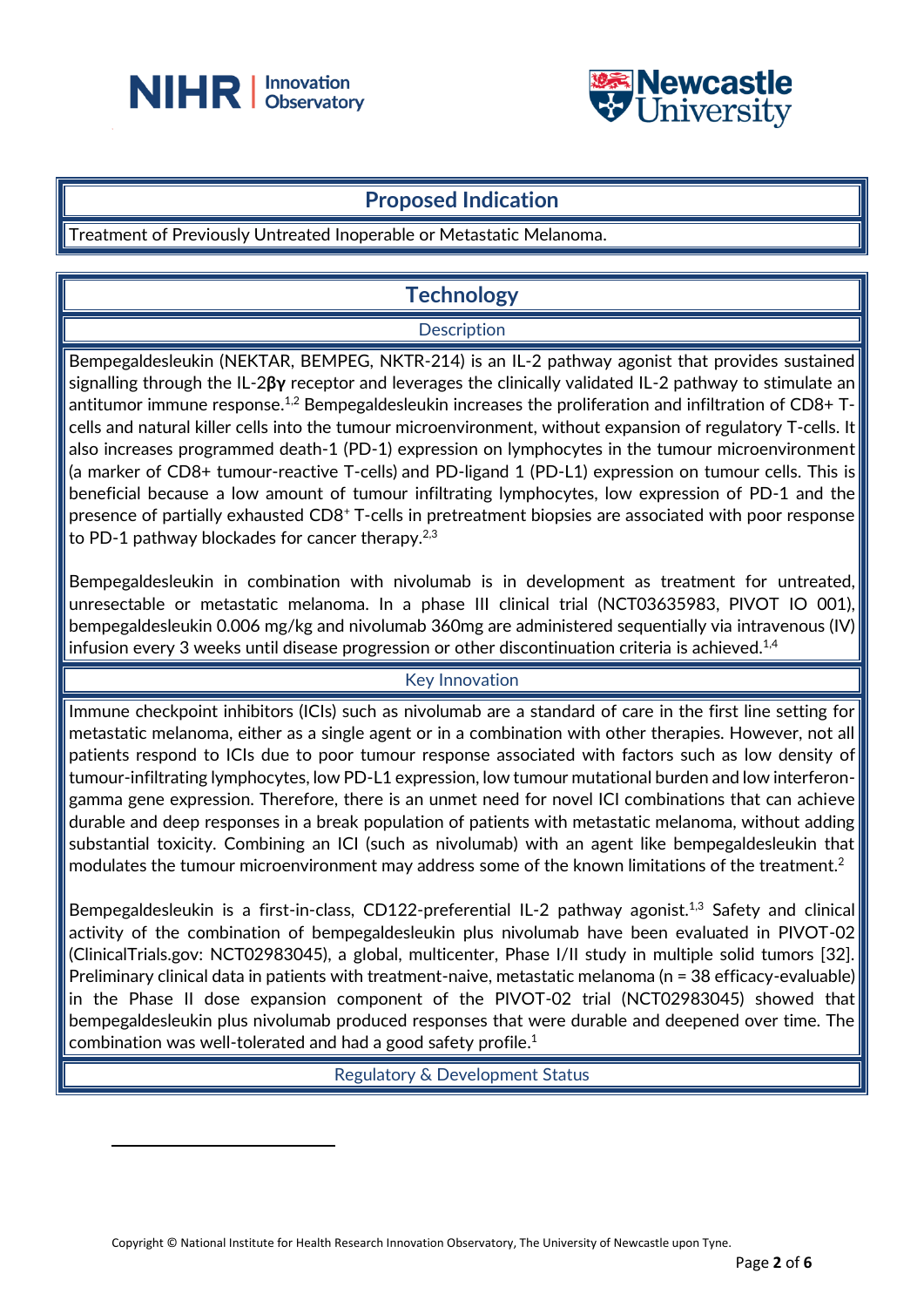



Bempegaldesleukin in combination with nivolumab does not currently have marketing authorization in the UK/EU for any indication.

֦

In August 2019, the FDA granted breakthrough therapy designation to bempegaldesleukin in combination with nivolumab for the treatment of advanced melanoma. 5

Bempegaldesleukin in combination with nivolumab is also currently in phase III/II studies for multiple indications including: 6

- Urinary bladder neoplasm
- Renal cell carcinoma
- Merkel cell carcinoma
- Breast cancer
- Non-small cell lung cancer
- **Bladder cancer**

## **Patient Group**

#### Disease Area and Clinical Need

Melanoma is a type of skin cancer that can spread to other organs in the body. The most common sign of melanoma is the appearance of a new mole or a change in an existing mole. This can happen anywhere on the body, but the back, legs, arms and face are most commonly affected. <sup>7</sup> Melanoma starts in skin cells that are known as melanocytes. These cells are in the deep layer of the epidermis between the layer of basal cells. Melanocytes produce a pigment called melanin that gives skin its natural colour. The pigment helps to protect the body from ultraviolet light (UV radiation) from the sun. UV radiation can cause sunburn, which is a sign of damage to the genetic material (DNA) in skin cells. Over time, enough DNA damage can cause cells to develop abnormally and lead to cancer. <sup>8</sup> Certain things can increase chances of developing melanoma, such as having: lots of moles or freckles, pale skin that burns easily, red or blonde hair or a family member who has had melanoma.<sup>7</sup>Metastatic cancer is a cancer that has spread from the part of the body where it started (the primary site) to other parts of the body.<sup>9</sup> Similarly, unresectable cancer refers to inoperable cancers that cannot removed with surgery. $^{10}$ 

Melanoma (ICD-10 code: C43) is the 5th most common cancer in the UK with around 16,700 new cases of melanoma diagnosed each year (2016-2018).<sup>11</sup> Superficial spreading melanoma are the most common type of melanoma in the UK. $^{7,12}$  More than a quarter of cases are diagnosed in people under 50, which is unusual compared to most other types of cancer. It's also becoming more common in the UK over time, thought to be caused by increased exposure to UV light from the sun and sunbeds. More than 2,000 people die every year in the UK from melanoma. $^7$ 

#### Recommended Treatment Options

NICE currently recommends the following systemic therapies for previously untreated advanced melanoma: 13

- Nivolumab is recommended as an option for the adjuvant treatment
- Nivolumab in combination with ipilimumab is recommended
- Nivolumab as monotherapy
- Pembrolizumab
- Ipilimumab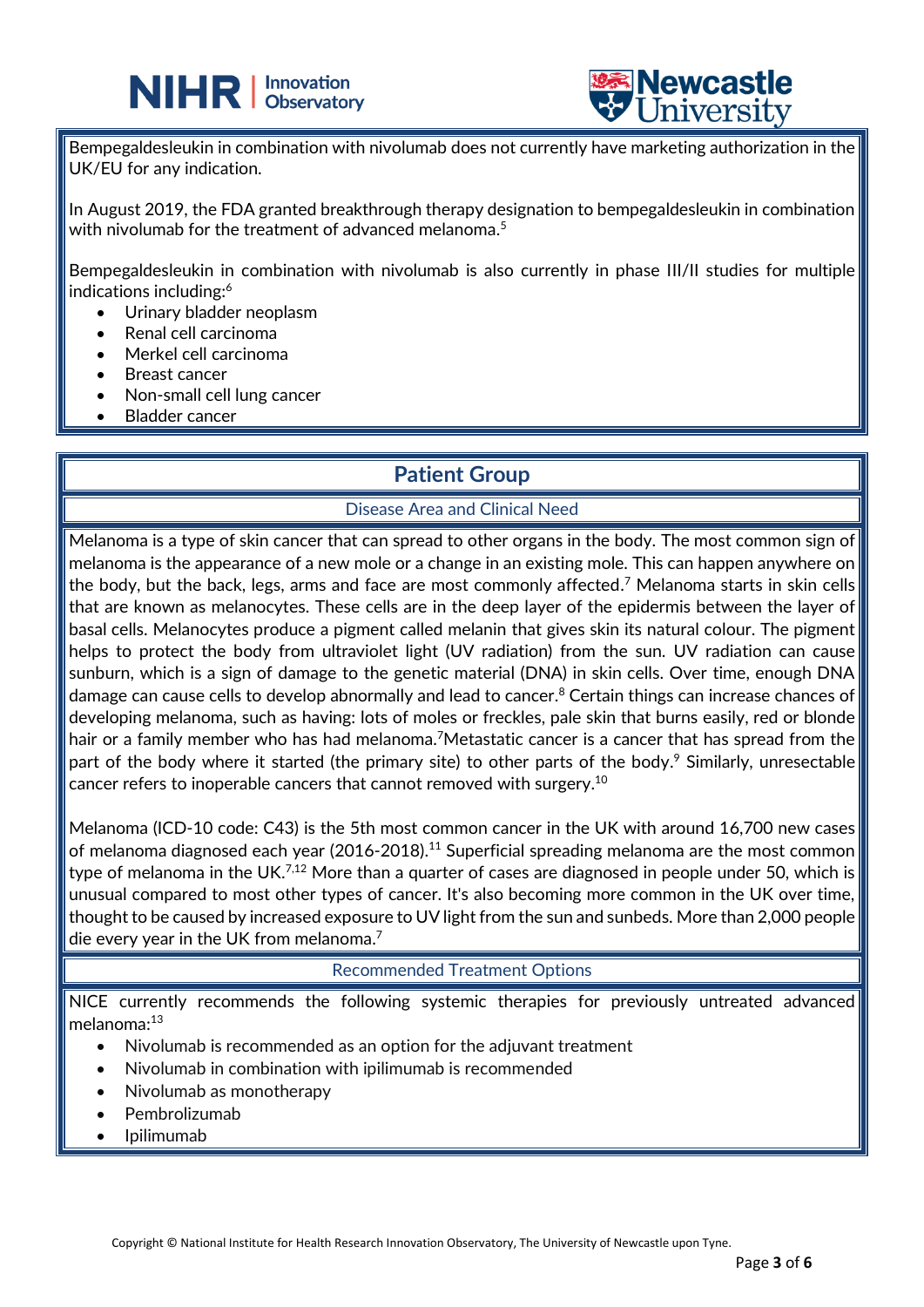

֦



| <b>Clinical Trial Information</b> |                                                                                                                                                                                                                                                                                                                                                           |
|-----------------------------------|-----------------------------------------------------------------------------------------------------------------------------------------------------------------------------------------------------------------------------------------------------------------------------------------------------------------------------------------------------------|
| <b>Trial</b>                      | NKTR-214, NCT03635983, 2018-001423-40, A Phase 3, Randomized, Open-<br>label Study of NKTR-214 Combined With Nivolumab Versus Nivolumab in<br>Participants With Previously Untreated Unresectable or Metastatic Melanoma<br><b>Phase III: recruiting</b><br>Location(s): 15 EU, UK, US, Canada and other countries<br>Primary completion date: April 2022 |
| <b>Trial Design</b>               | Randomized, parallel assignment, open label                                                                                                                                                                                                                                                                                                               |
| Population                        | N=764, 12 years and older, histologically confirmed stage III (unresectable) or<br>stage IV melanoma, treatment-naive participants (ie, no prior systemic<br>anticancer therapy for unresectable or metastatic melanoma) except for prior<br>adjuvant and/or neoadjuvant treatment for melanoma with approved ages                                        |
| Intervention(s)                   | Patients receive bempegaldesleukin 0.006 mg/kg plus nivolumab 360mg IV<br>every 3 weeks (administered sequentially). $1$                                                                                                                                                                                                                                  |
| Comparator(s)                     | Nivolumab 360mg IV administered every 3 weeks                                                                                                                                                                                                                                                                                                             |
| Outcome(s)                        | Primary outcomes:<br>Overall response rate (ORR) by Blinded Independent Central Review (BICR)<br>[Time frame: Approximately 16 months]<br>Progression-free survival (PFS) by BICR [Time frame: Approximately 22<br>monthsl<br>Overall survival (OS) [Time frame: Up to 59 months]<br>See trial record for full list of other outcomes                     |
| Results (efficacy)                |                                                                                                                                                                                                                                                                                                                                                           |
| Results (safety)                  |                                                                                                                                                                                                                                                                                                                                                           |

## **Estimated Cost**

The estimated cost of bempegaldesleukin is not yet known.

## **Relevant Guidance**

#### NICE Guidance

- NICE Technology Appraisal. Nivolumab for adjuvant treatment of completely resected melanoma with lymph node involvement or metastatic disease (TA684). March 2021.
- NICE technology appraisal guidance. Encorafenib with binimetinib for unresectable or metastatic BRAF V600 mutation-positive melanoma (TA562). February 2019.
- NICE technology appraisal guidance. Cobimetinib in combination with vemurafenib for treating unresectable or metastatic BRAF V600 mutation-positive melanoma (TA414). October 2016.
- NICE Technology Appraisal. Nivolumab in combination with ipilimumab for treating advanced melanoma (TA400). July 2016.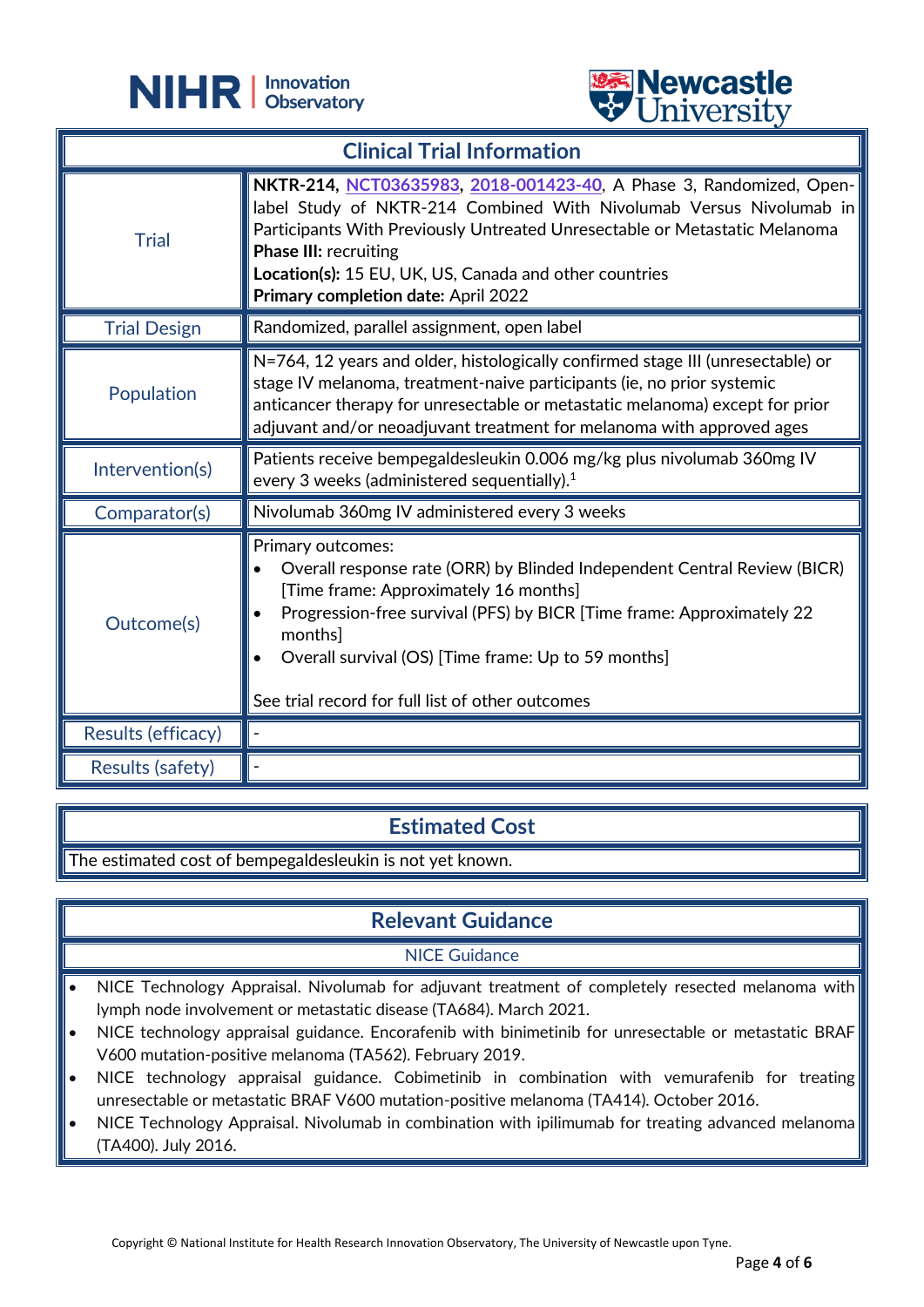# **NIHR** | Innovation



- NICE technology appraisal guidance. Trametinib in combination with dabrafenib for treating unresectable or metastatic melanoma (TA396). June 2016.
- NICE Technology Appraisal. Nivolumab for treating advanced (unresectable or metastatic) melanoma (TA384). February 2016.
- NICE Technology Appraisal. Pembrolizumab for advanced melanoma not previously treated with ipilimumab (TA366). November 2015.
- NICE technology appraisal guidance. Vemurafenib for treating locally advanced or metastatic BRAF V600 mutation-positive malignant melanoma (TA269). December 2012. Updated January 2015.
- NICE technology appraisal guidance. Dabrafenib for treating unresectable or metastatic BRAF V600 mutation-positive melanoma (TA321). October 2014.
- NICE Technology Appraisal. Ipilimumab for previously untreated advanced (unresectable or metastatic) melanoma (TA319). July 2014.
- NICE Technology Appraisal. Talimogene laherparepvec for treating unresectable metastatic melanoma (TA410). September 2016.
- NICE clinical guideline. Melanoma: assessment and management (NG14). July 2015.

֦

• NICE quality standard. Skin cancer (QS130). September 2016.

NHS England (Policy/Commissioning) Guidance

• NHS England. 2013/14 NHS Standard Contract for Cancer: Skin (Adult). A12/s/b.

Other Guidance

- National Comprehensive Cancer Network (NCCN). NCCN Clinical Practice Guidelines in Melanoma: Cutaneous, Version 2. 2022. 14
- European Society for Medical Oncology (ESMO). Cutaneous Melanoma: ESMO Clinical Practice Guidelines. 2019. 15

## **Additional Information**

## **References**

- 1 Khushalani NI, Diab A, Ascierto PA, Larkin J, Sandhu S, Sznol M, et al. Bempegaldesleukin plus nivolumab in untreated, unresectable or metastatic melanoma: Phase III PIVOT IO 001 study design. *Future Oncol*. 2020;16(28):2165-75. Available from: [https://doi.org/10.2217/fon-](https://doi.org/10.2217/fon-2020-0351)[2020-0351.](https://doi.org/10.2217/fon-2020-0351)
- 2 Diab A, Tykodi SS, Daniels GA, Maio M, Curti BD, Lewis KD, et al. Bempegaldesleukin Plus Nivolumab in First-Line Metastatic Melanoma. *Journal of Clinical Oncology*. 2021;39(26):2914-25. Available from[: https://doi.org/10.1200/JCO.21.00675.](https://doi.org/10.1200/JCO.21.00675)
- 3 Electronic Medicines Compendium (eMC). *OPDIVO 10 mg/mL concentrate for solution for infusion*. Available from:<https://www.medicines.org.uk/emc/product/6888>
- 4 Clinicaltrials.gov. *Bempegaldesleukin Plus Nivolumab in First-Line Metastatic Melanoma Trial ID: NCT03635983*. 2021. Available from:

<https://clinicaltrials.gov/ct2/show/study/NCT03635983> [Accessed 14th December 2021]. 5 Bristol Myers Squibb. *Nektar Therapeutics and Bristol-Myers Squibb Announce U.S. FDA* 

*Breakthrough Therapy Designation for Bempegaldesleukin (NKTR-214) in Combination with*